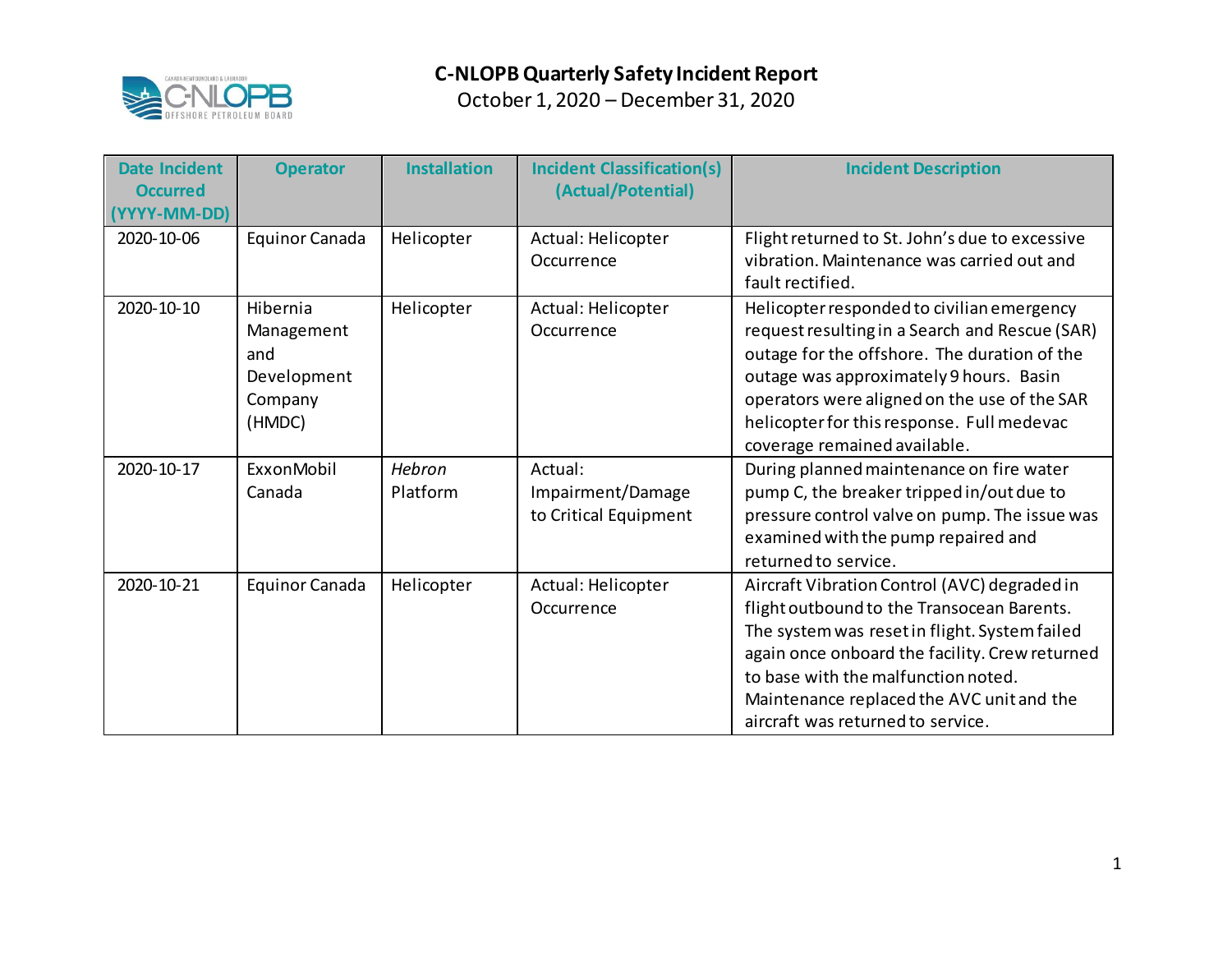

| 2020-10-22 | Equinor<br>Canada     | Helicopter                        | Actual: Helicopter<br>Occurrence                                             | Door open indication identified during flight.<br>Crew inspected the door and confirmed it was<br>closed. It was determined that the external<br>power door switch was out of adjustment so it<br>was adjusted.                                                           |
|------------|-----------------------|-----------------------------------|------------------------------------------------------------------------------|---------------------------------------------------------------------------------------------------------------------------------------------------------------------------------------------------------------------------------------------------------------------------|
| 2020-10-23 | <b>Equinor Canada</b> | Transocean<br><b>Barents MODU</b> | <b>Actual: Near Miss &amp;</b><br>Impairment/Damage<br>to Critical Equipment | While placing the starboard crane back into<br>the boom rest, the boom experienced an<br>uncontrolled decent from a 38m boom radius<br>to a 42m radius.                                                                                                                   |
| 2020-11-10 | <b>HMDC</b>           | <b>Hibernia</b><br>Platform       | Actual: Significant<br>Hydrocarbon Release to<br>Air                         | During daily emission check, a process gas leak<br>into the air was identified on the 3rd stage<br>discharge flange line of Gas Compression 'B'.<br>The unit was shut down and depressurized.<br>Discharge line flange bolts were re-torqued,<br>which resolved the leak. |
| 2020-11-14 | <b>HMDC</b>           | <b>Hibernia</b><br>Platform       | Actual: Implementation<br>of Emergency Response<br>Plan                      | Two smoke detectors activated in an<br>Uninterruptible Power<br>System (UPS) room when a<br>battery short occurred. Platform went into<br>alarm status including a platform Emergency<br>Shut Down (ESD).                                                                 |
| 2020-11-15 | ExxonMobil<br>Canada  | Hebron<br>Platform                | Actual:<br>Impairment/Damage<br>to Critical Equipment                        | The blow out preventer annular hydraulic<br>pressure regulator required repairs due to<br>pressure fluctuations.                                                                                                                                                          |
| 2020-11-15 | ExxonMobil<br>Canada  | Hebron<br>Platform                | Actual: Implementation<br>of Emergency Response<br>Plan                      | When an oven door was opened in the galley,<br>some smoke exited causing two detectors to<br>ring into alarm.                                                                                                                                                             |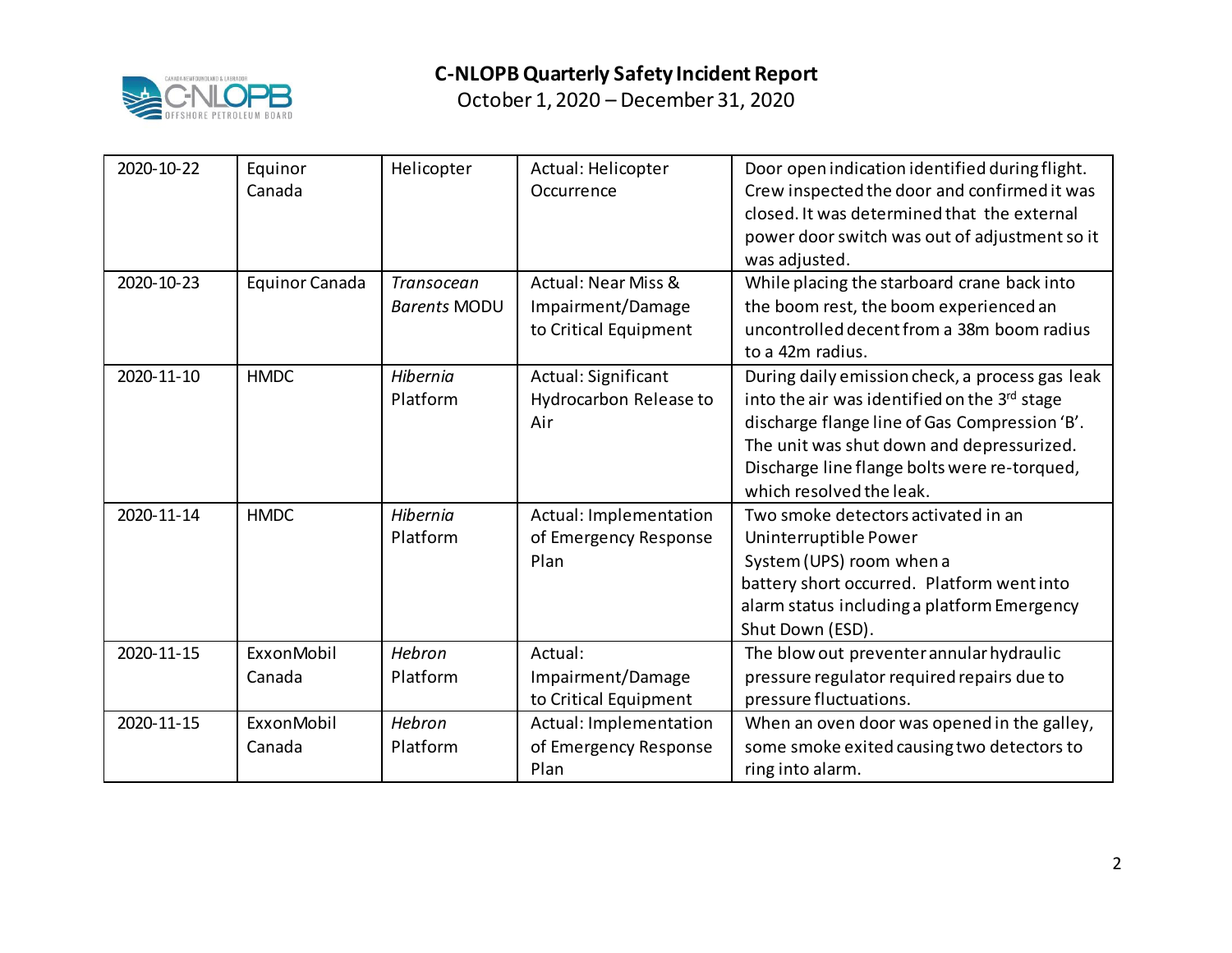

| 2020-11-17 | ExxonMobil<br>Canada | Helicopter         | Actual: Helicopter<br>Occurrence                     | During an outbound flight, aircraft<br>experienced higher than normal vibrations and<br>returned to base safely. Maintenance<br>investigation determined that the main rotor<br>damper required replacement. Component<br>was replaced and test flight carried out.<br>Aircraft returned to service.     |
|------------|----------------------|--------------------|------------------------------------------------------|----------------------------------------------------------------------------------------------------------------------------------------------------------------------------------------------------------------------------------------------------------------------------------------------------------|
| 2020-11-25 | ExxonMobil<br>Canada | Helicopter         | Actual: Helicopter<br>Occurrence                     | Aircraft had a Data Concentrator Unit (DCU)<br>miscompare and a check aircraft gross weight<br>caution during lift-off from the installation.<br>Aircraft landed back on the helideck and the<br>system was reset. Reset cleared the fault and<br>aircraft returned to base without further<br>incident. |
| 2020-11-26 | ExxonMobil<br>Canada | Helicopter         | Actual: Helicopter<br>Occurrence                     | During taxi, there was a burning smell in the<br>cockpit. Aircraft returned to base.<br>Maintenance determined that an anti-ice<br>controller was the source of the smell.<br>Controller was replaced and the aircraft<br>returned to service.                                                           |
| 2020-12-08 | ExxonMobil<br>Canada | Hebron<br>Platform | Actual: Significant<br>Hydrocarbon Release to<br>Air | During a weekly emission survey, a small leak<br>was detected from a gas injection suction<br>scrubber flange. The unit was offline but was<br>depressurized to allow maintenance.                                                                                                                       |